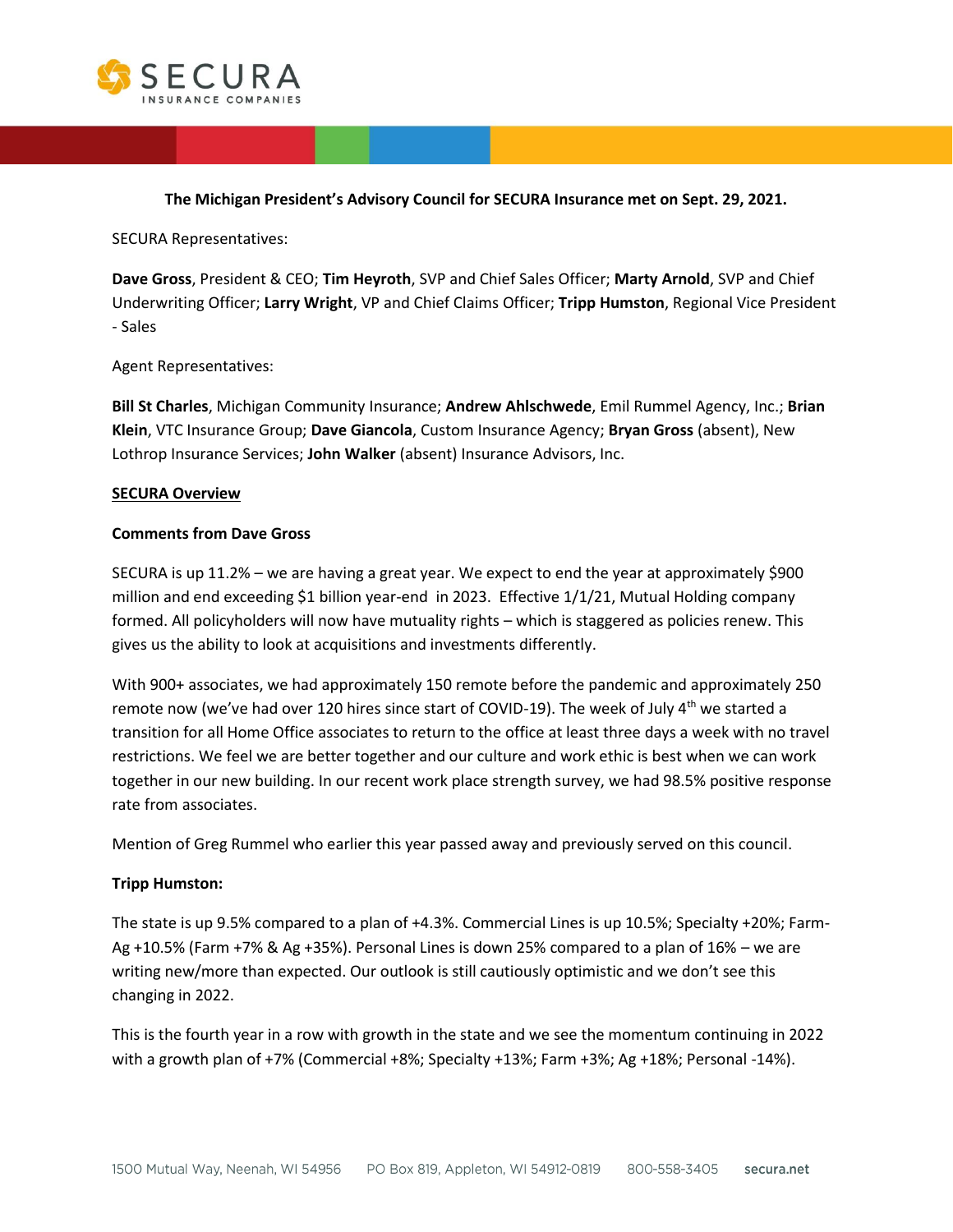We will continue to dive deeper with current agency force and search for new appointments that align with our business segment growth plans. SECURA will be hiring a second Sales Manager for the state, and we have recently narrowed down the pool by conducting phone interviews. We are also researching the Upper Peninsula for market share growth within the state.

## **Tim Heyroth**:

Year-to-date companywide growth of +11.2%, which is exceptional; (new/retention/rate – all 3 are solid). Retention outperforms plan (premium in low 90s policy retention around 90). Our rate plan was 3% and we are at 3.2/3.3 and planning for less than 3% next year. We've had over \$92 million new business this year. All lines of business are doing well in all states – all exceeding plan except Personal Lines – positive growth but not at plan.

SECURA BizLink<sup>SM</sup>: 75% of eligible business is received through BizLink, with an 89% satisfaction rate; BizLink continues to evolve and will develop more customer experience enhancements (straight through processing as well as other enhancements). \$8 million booked with 150+ classes. We are looking into an agency integration pilot (API's)/pilot Tarmika.

Top Initiatives: Modernization initiative on back end. SL300 (Specialty Lines 300) – how to grow this segment. We may hit \$100 million this year. We plan to take Specialty Lines to \$300 million (current states and state expansion). We went live in with Specialty Lines in PA on 10/1 (our first new state since 2006). Commercial Lines will follow in PA in 2022. We are building out an additional state expansion plan – more to come; no time frame at this point, and it may be segment specific by state.

## **Marty Arnold**

All four business units are in good shape and profitable; 3 of 4 business units are growing in the double digits. All four are planned to grow next year; all profitable; by size (premium volume): Commercial; Personal/Farm-Ag/Specialty Lines. Specialty Lines may hit \$100 million by year-end.

Staffing: We are onboarding more underwriters so we can get to all good opportunities, and we are expanding the Risk Management team as well.

Service Center: No firm date, but we have a centralized service team created. Order by size CL/PL/FL-Ag+15%; SL – may hit 100 million by year-end.

Reinsurance: Feel good/quotes by Thanksgiving use 46 different companies. Work in progress.

## **Larry Wright**

Michigan had \$3.1 million weather; \$50.2 million companywide with five major storms (bulk of losses in the state are Farm-Ag). It's been an excellent year. Bill Beikes was hired June 2020 from Hanover and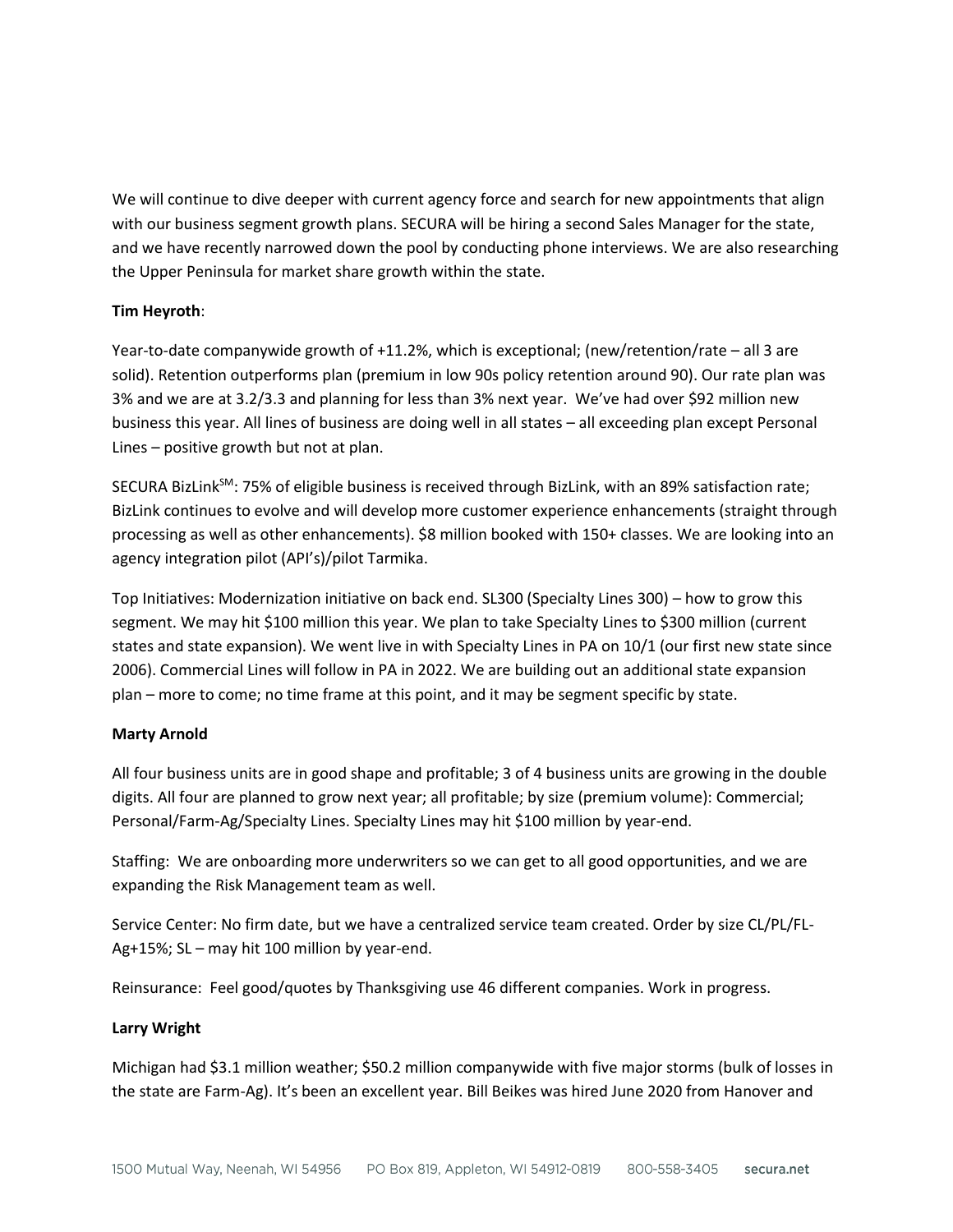resides in Indianapolis. Brian Schultz resides in Clio. Stacy Davis was hired September 2020 (Grand Rapids); and Cory Roberts – Coldwater, MI. We have an opening for Ann Arbor metro Detroit – please send referrals if you have any.

Jean Timm retired at the end of 2020, and Heidi Christensen has replaced her (Roadside Rescuer). Tony Brecunier will be retiring at the end of 2021, and John Oehler has been selected as his replacement – we will try to schedule travel for John.

# **Specialty Lines**

*(Agent comments with SECURA responses)*

- 1. **Comment:** We feel your appetite is pretty broad, and we've had no issues. **Response:** Thank you for the compliment. We feel our appetite is right in line with our competition; however, we are always looking for ways to expand our appetite and add more coverages or classes of business that our agents can use to obtain new business.
- 2. **Comment:** We are glad you will always have a conversation. **Response:** Our underwriting model is built on service and relationships. A large part of that is discussing risks with our agents to see if we can be a viable market for risks that fall within our appetite. We are not able to write EVERY risk, but please continue to challenge us to see if we can write your BEST risks.
- 3. **Comment:** We are seeing assault and battery and a few other exclusions automatically on small event quotes (we'll have a conversation and then it is put back on). Why are you doing this? **Response:** This strategy dates back to the inception of the unit in 2010. We will take this under consideration as we look at all of our coverages in the future.
- 4. **Comment:** Your pricing seems high (compared to Phily & NSI, which isn't very competitive). We would like to see you focus on pricing vs expansion. **Response:** Thank you for this feedback. We attempt to be fair in our pricing on every risk we write. However, we do agree that at times pricing is a factor in obtaining or retaining the risk and we need to make sure that we are in line to write and retain your best business.
- 5. **Comment:** Jean Roe is great. **Response:** Thank you for the feedback. Jean is a very experienced underwriter that takes her role at the company very seriously. We appreciate the kind words about our staff.
- 6. **Comment:** It's all about responsiveness and ease/quickest easiest route wins which you've gotten better at.

**Response:** Responsiveness is a very high priority for us, whether that is quoting a risk or just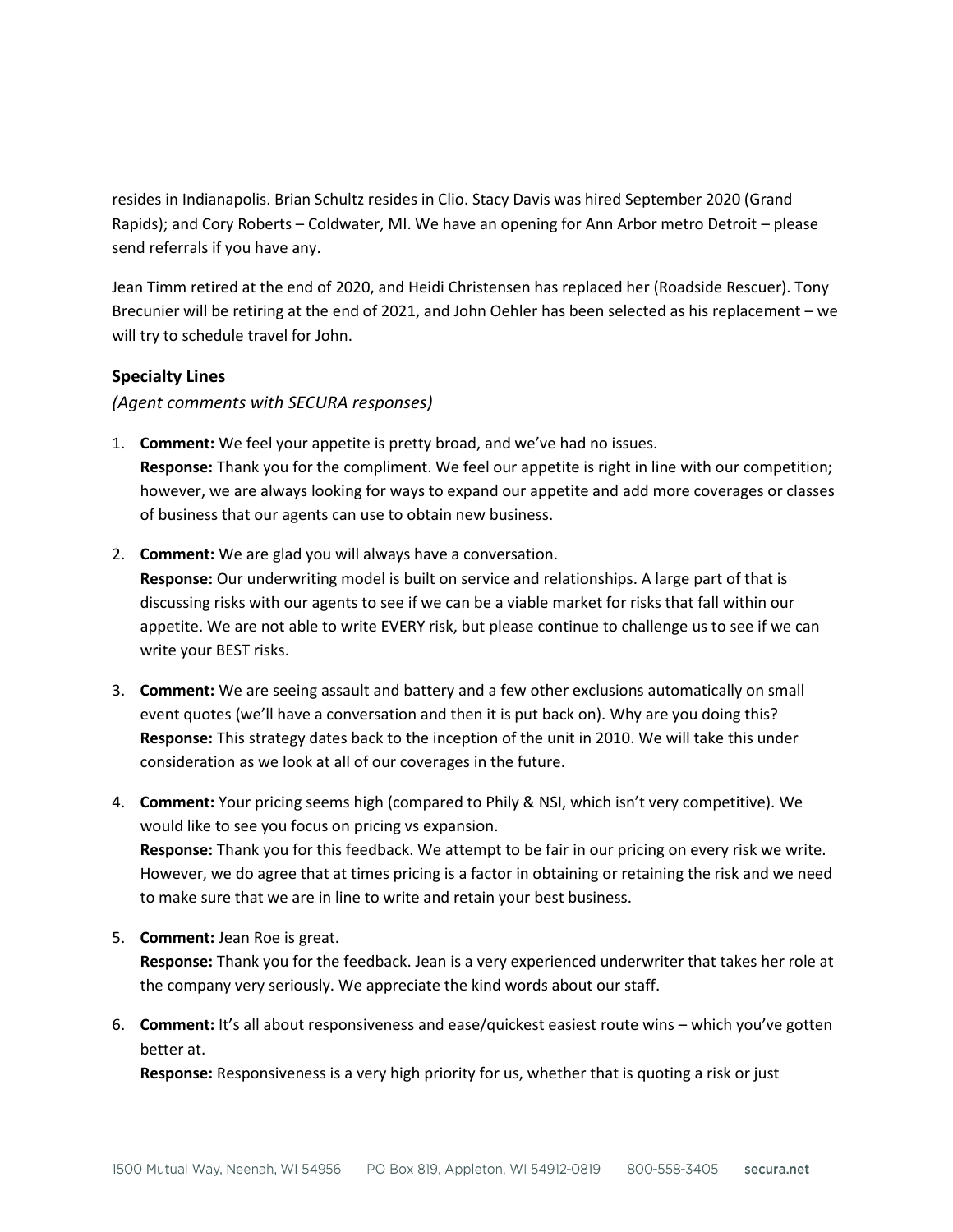returning a phone call. You, our agents, are making us better in this regard by continually challenging us to make us more efficient.

7. **Comment:** Straight through processing (quote & issue) is necessary. **Response:** We are currently working on a plan to introduce STP in the near future for a segment of our Specialty Lines classes in BizLink. This is very exciting news for all of us as we continually look for ways to support how our agents want to do business with us. Stay tuned for more information on this initiative in the near future.

## **Commercial Lines**

### *(Agent comments with SECURA responses)*

1. **Comment:** We like your tiered approach to the Communicable Disease exclusion for GL/Auto/Umbrella. Some carriers are throwing it on all. It hasn't necessarily come into play – have to wait and see what happens.

**Response:** Thank you! We're happy to hear that you're comfortable with our approach. Our intent was to develop a common sense solution that works for our agency partners, but also provides us with protection for the most susceptible risks.

- 2. **Comment:** Manufacturing:
	- a. You need carrier & underwriting expertise
	- b. Many agencies have a few "go to" & stay in that lane
	- c. How does your property form match up with key competitors?
	- d. Tough competition in this area

**Response:** We understand that manufacturing operations can present challenging exposures and unique coverage needs. We're continually working to deepen our expertise through training programs, the development of subject matter experts, and leveraging our reinsurance relationships. We've also made product improvements, such as our enhanced product recall form, to make sure we offer the coverages necessary to compete in this segment. We've challenged ourselves to broaden our manufacturing appetite, and while progress has been made, we know there's more work to be done. Your feedback is an important part of this process.

3. **Comment:** We would like to see state expansion.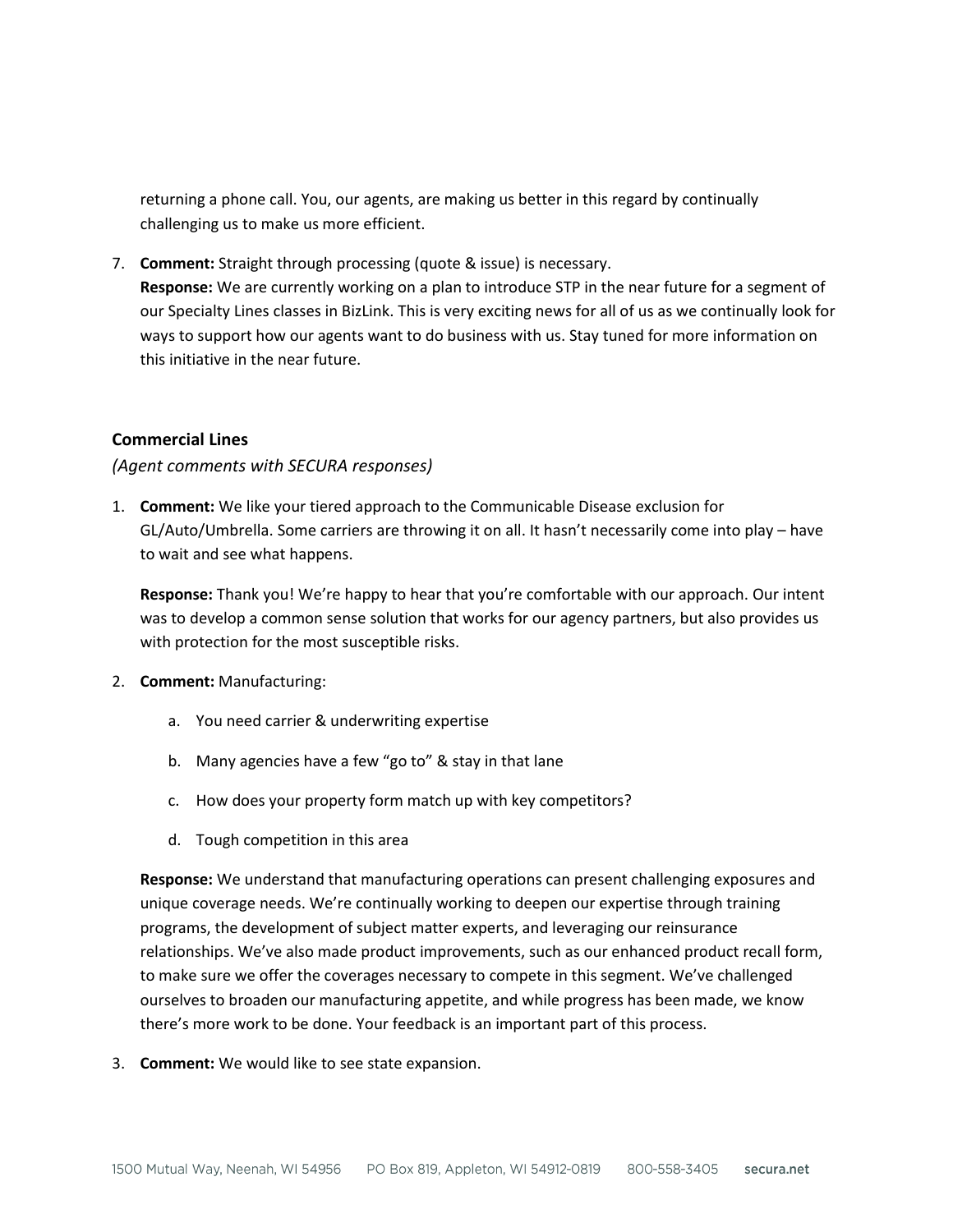**Response:** State expansion is happening. We'll go live in Pennsylvania for Commercial Lines at some point in 2022. We expect that this will lay the foundation for additional state expansion in the future.

4. **Comment:** We feel you are on the right track.

**Response:** Thank you! We're extremely pleased with the growth and profitability of Commercial Lines in Michigan. Our great agency partners are the cornerstone to this success. Thank you for trusting us with your business!

5. **Comment:** What is the authority/experience level of your new underwriters? Do they use authority they have? We don't want to lose momentum. Not "hiding" behind authority. Focus on a "how can we help you win" mentality when training.

**Response:** Our Michigan Commercial Lines team is stable and experienced. The team of six underwriters brings an average of about six years of SECURA underwriting experience. We think it's extremely valuable that four of our underwriters live and work remotely in Michigan. Our underwriters are empowered to make decisions, and we challenge them to use their full level of authority. We also review and adjust their authority on a regular basis as they gain experience. We coach our underwriters to think opportunistically and maintain a can do attitude. We feel this will help us continue to build upon our momentum. We've planned for faster than company average growth for Michigan Commercial Lines in 2022.

6. **Comment:** You have good attitude top down (Adam is aware of what Rick is working on), which is a good model to follow.

**Response:** We take great pride in our collaboration. We recognize that we're better when we use our collective expertise to solve problems. We lean on each other to find creative solutions that work for you and for us.

7. **Comment:** What is your Service Center strategy? (Size of accounts, pick and choose, new, etc.)

**Response:** At this time, we are targeting accounts less than \$10,000 in premium and all Commercial Lines classes except trucking. The agency can pick and choose which accounts they want placed into our service center, and our services would start any time after a new business is written with us. We currently have a team dedicated to developing our Service Center, and we will share more information as we get closer to launching.

8. **Comment:** An issue with success in service center is effectively transitioning the relationship.

**Response:** We have heard this can be a challenge, both from making the insured aware to call the Service Center and in some cases, gaining the agency CSR's trust so that they feel comfortable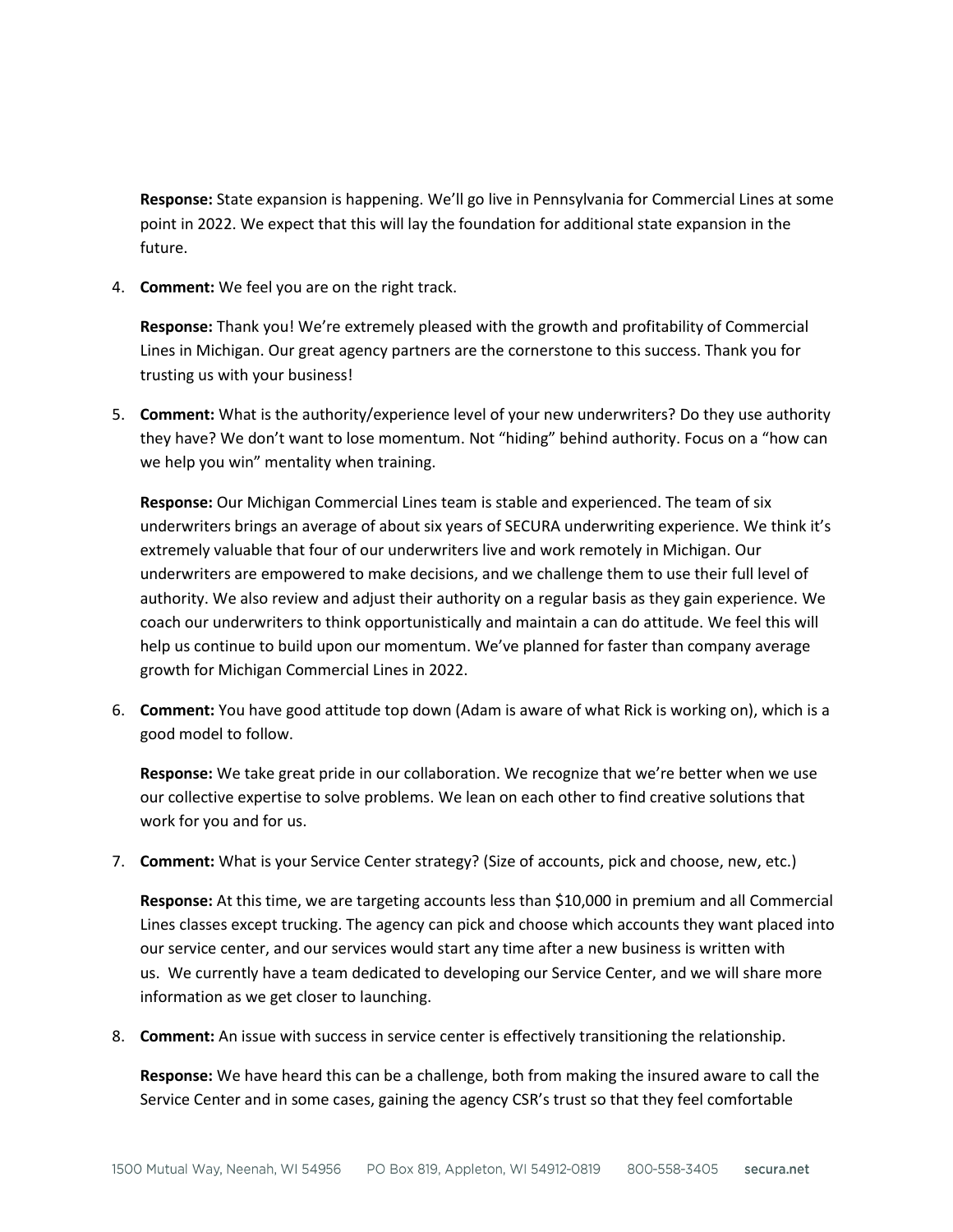forwarding their client to the Service Center. Because of this, we want to focus on two things; creating communication and marketing materials for the insured, making it clear which phone number or email they should contact, and hiring and training the best Service Center reps to ensure excellent customer service and a smooth transition. Ultimately, we want the service center to feel like an extension of your agency and deliver the top-notch service that your clients' expect.

9. **Comment:** Is there a tool you can provide that would show agencies on a somewhat regular basis if you feel their book is adequately priced?

**Response:** Our Agency Analysis reports are a great book management tool. They provide a comprehensive look at your book of business. We have several additional reports available that can help us understand if we have a book pricing issue with a particular agency. Please talk with your Sales Manager if you're interested in learning more.

10. **Comment:** BizLink has greatly improved from the original release; we give it high marks.

**Response:** We're glad that you're pleased with the BizLink improvements that have been made. Many of them are based on your feedback. Please continue to share your thoughts and suggestions, and we'll continue to fine tune the system to make it the best user experience as possible. Michigan is among the best of our states for BizLink utilization. We appreciate your willingness to give it a try.

# **Personal Lines**

# *(Agent comments with SECURA responses)*

1. **Comment:** We are not really selling enough of it to be worried about. If you plan on promoting it, then would have a list (prestige product by some carriers-Transmission line, Ransom, Higher limits).

**Response:** We feature the MILE-STONE package product, and we continue to invest in new endorsements such as Underground Service Line coverage, Siding Match, high umbrella limits. An expanded underwriting appetite will be unveiled in the next year or so.

2. **Comment:** PIP – pricing model (\$500,000 more expensive than unlimited). Starting to select less than unlimited after a renewal cycle. (We feel the market will be at 60-70%). State Farm is defaulting to \$250.

**Response:** Most SECURA auto maintained unlimited PIP. Our pricing for the various new PIP offerings is compliant with Michigan's specific PIP rate reduction goals made as part of PIP reform.

3. **Comment:** What is your strategy?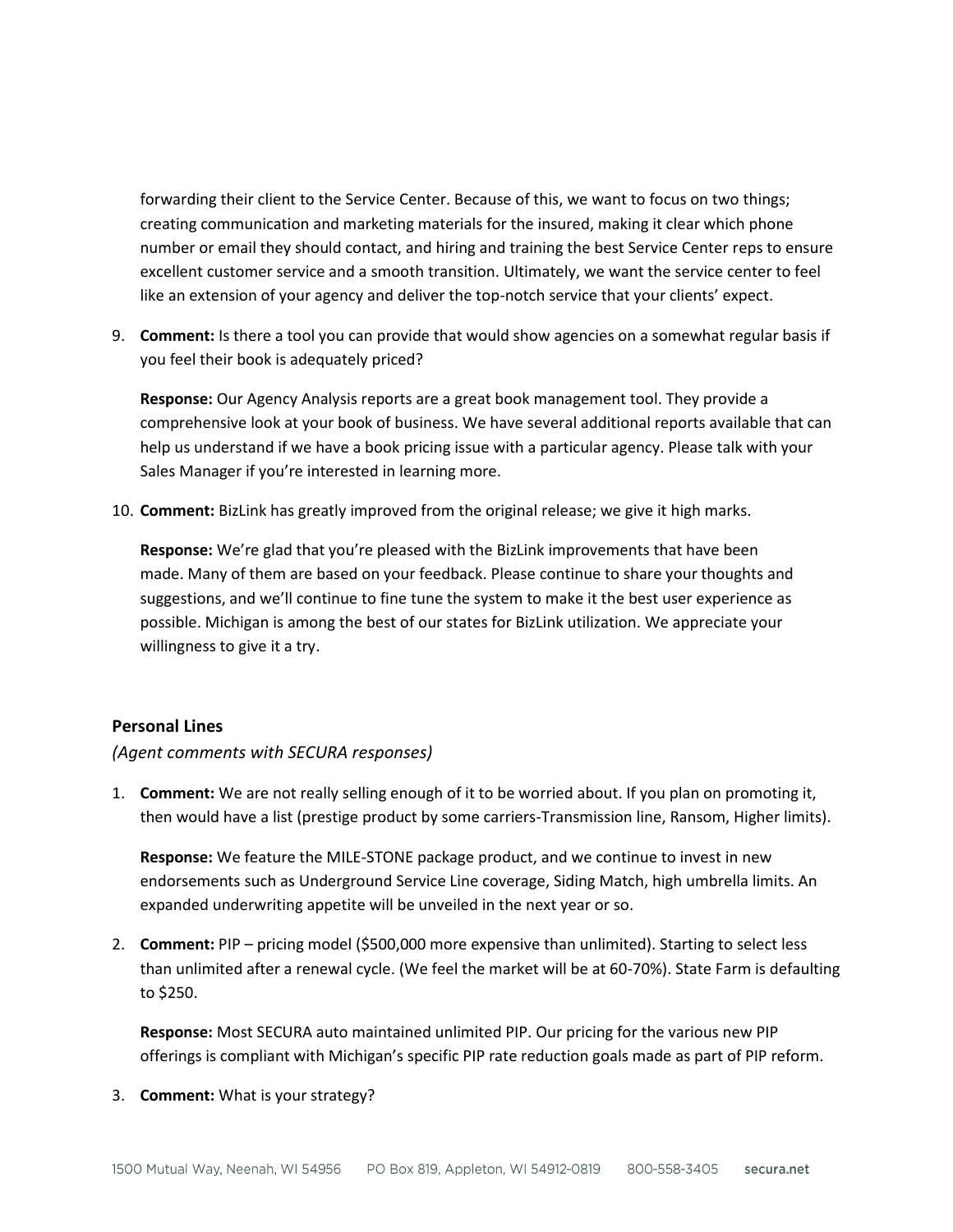**Response:** Our strategy is to write the best package business sold through our independent agent channel. Michigan's recent PIP reform and fee schedule caps make us optimistic about Michigan's personal lines marketplace.

4. **Comment:** What are your thoughts on the autonomous vehicle trend? There are early talks that by 2023 personal auto premiums will be down 30%. There are many things to consider (profit liability; long-term infrastructure; Physical Damage; Risk Transfer; percentage of vehicles).

**Response:** We agree there are many issues to determine – who has liability, state differences, impact of weather, etc. We don't anticipate driverless being in the mainstream personal auto insurance arena for at least another decade. We continue to monitor.

## **Farm-Ag Lines**

## *(Agent comments with SECURA responses)*

- 1. **Comment:** All good no issues. **Response:** We are glad to hear that! Thank you for the feedback.
- 2. **Comment:** Cosmetic removal on all farm policies. Within a 20-page policy it doesn't say losing coverage? It is expensive to buy back. **Response:** For the first time in decades, we had a significant upgrade and rewrite to our Farmowner Protector policy requiring a lengthy PLI to disclose and communicate the changes. The buy-back was explained on page 3, and the loss in coverage was outlined on page 6 of the PLI. We also provided advance notice and a summary of changes to our agency force before the PLI was sent to policyholders. It was not our intent to hide the disclosure, but given the sheer volume of changes, this was one of many changes requiring communication. Regarding pricing, we considered competitor rating along with actuarial indications for that particular coverage for that buyback.
- 3. **Comment:** Coverages generate more momentum since other carriers catching/caught up. You need a differentiator.

**Response:** We are continuously on lookout for new coverage ideas, many of which are suggested by you, our independent agents. If you have a coverage suggestion, please share it with your sales manager or underwriter.

4. **Comment:** SECURA and the market. It does not appear that you react to compete (in general and for farm).

**Response:** Our goal is to compete for the best farm and commercial agribusiness out there that falls within our appetite. Given our consecutive years of double digit growth and increase in market share, we feel we are competing quite well. For example, we are the  $5<sup>th</sup>$  largest farm carrier in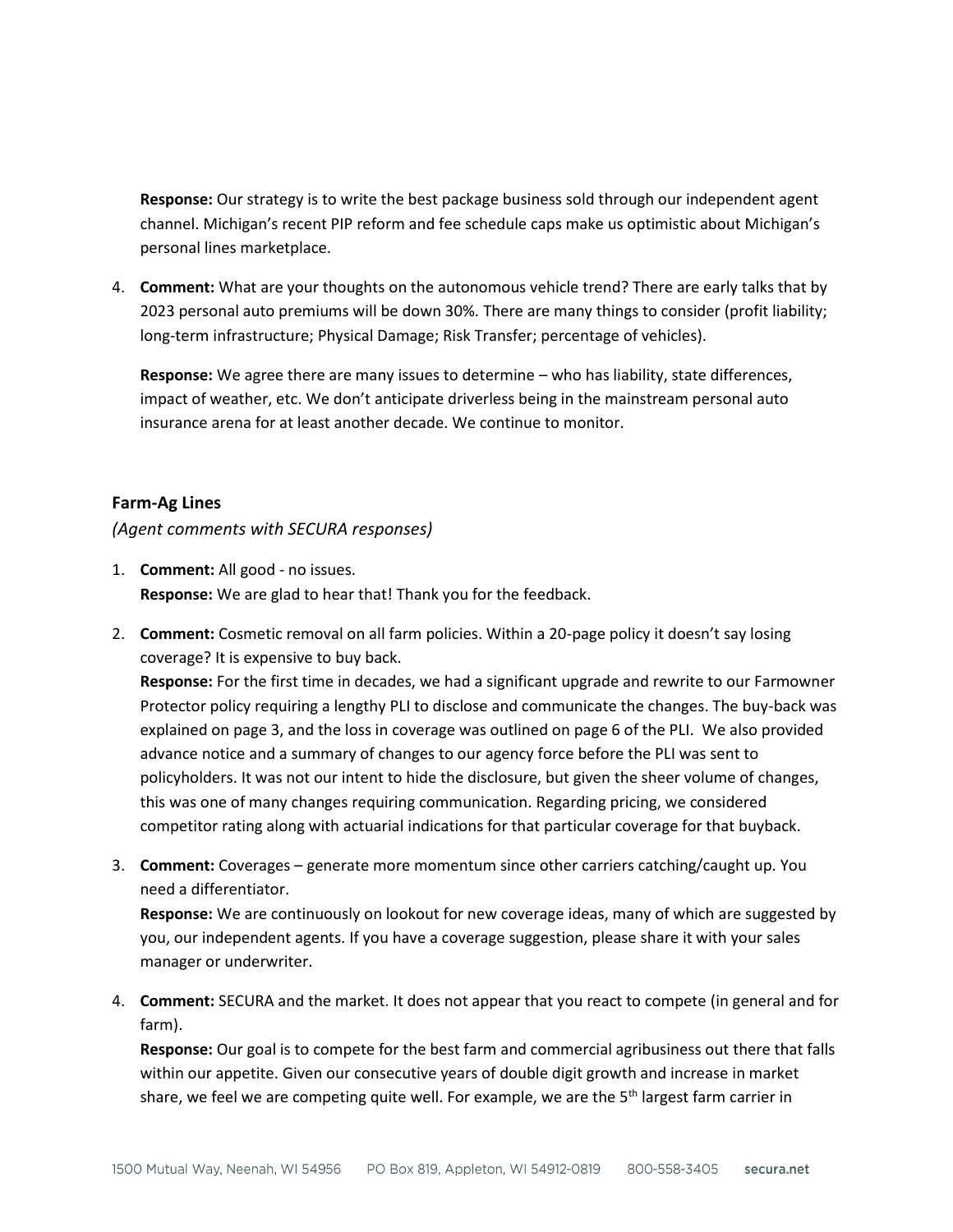Michigan with Farm Bureau and three Michigan domiciled independent agency companies in front of us, and we are the  $18<sup>th</sup>$  largest on a countrywide basis.

5. **Comment:** Lienholder info sent to lienholder but specifics aren't included, so we are getting many phone calls.

**Response:** We are continuously looking for ways to provide this information in a way that balances privacy and efficiency. The biggest challenge we have here is our system does not allow us to tie lienholders to individual properties and it is not easily fixed.

6. **Comment:** What is your farm appetite/focus?

**Response:** Our appetite includes farms of all sizes, with a focus on field crops, dairy, cattle, and fruit/vegetable operations. We also have appetite for poultry and hog operations with more narrow underwriting guidelines. Our underwriters definitely want to help you write new business, so please give them a call so we can help find a way!

7. **Comment:** What is your Agribusiness appetite/focus?

**Response:** Agribusiness has maintained a stable appetite over the past 10 years. Our main focus continues to fall in five main categories of business which include: Contractors, Farm Retail, Food Product Manufacturing, Ag Trucking, and Growers. One of the more recent class additions has been a move to write some small implement dealers like Kubota or Branson with repair and potentially used inventory.

- 8. **Comment:** Do you write Mega farms? (TIV) **Response:** We do! Farms of this size require more lead time in order to fully understand the exposures present on the risk and go through the underwriting process, so please communicate with your underwriter when submitting risks of this size.
- 9. **Comment:** You should be educating commercial producers on Agribusiness. Your sales manager and underwriting team agree.

**Response:** We have tried to find agents that are primarily focused in the commercial space that have some opportunities for Ag. Agribusiness is defined differently by carriers in the space so it may not be obvious to all producers what it means. We think there is significant opportunity in helping our commercial producers just as much as our Farm/Ag partners.

- 10. **Comment:** What farm succession are you seeing? **Response:** Within our book, we are seeing farms be either passed to the next generation or sold to others, as the next generation has no interest in farming.
- 11. **Comment:** We fear that new tax bill will affect farms (there is an iteration that has a farm exemption within – currently being debated).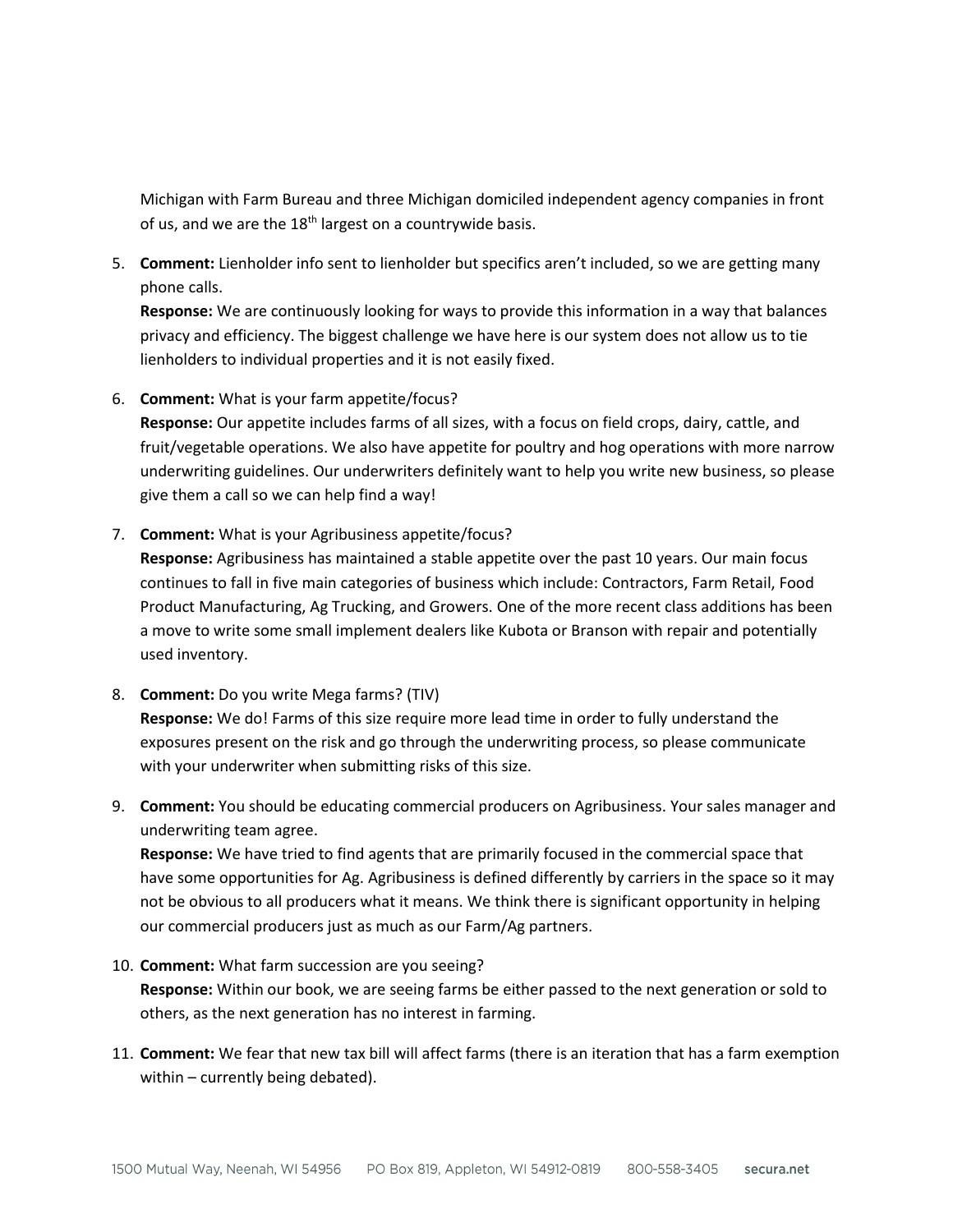**Response:** We agree. Though we won't be directly impacted by tax bill as it relates to farmers, we are curious to see how they will ultimately be impacted.

### **Claims**

### *(Agent comments with SECURA responses)*

1. **Comment:** What claims trends are you seeing?

### **Response:**

**Workers Compensation:** We are seeing fewer smaller claims being reported. We assume that is related to the employment situation for small businesses like the food industry which tends to have the smaller claims. We are seeing a continued increase in use of our telemedicine option through the Nurse Hotline, which is a tremendous cost savings for medical cost and keeps the injured worker at work.

**Auto:** We are seeing parts delays and problems getting estimates on the auto side. Labor shortages for auto repair facilities are now a problem. Glass shortages for our windshield program are also a problem.

**Property:** We are seeing Public Adjusters on files more frequently in many of the states we write business in, including Michigan (more prevalent in the Detroit metro area). Our reps are coached and trained to work with public adjusters; however, it often means claims are open longer and indemnity payments are inflated to accommodate the Public Adjusters "cut." Related to this, we are starting to see more large first party property claims put into suit for bad faith, especially in Wisconsin. There is a new Wisconsin law firm on the scene that focuses on bad faith lawsuits, and we are seeing an uptick in those cases.

2. **Comment:** What are you seeing and doing in regards to social inflation and the supply chain in regards to claims? **Response:** 

**Workers Compensation:** Medical costs continue to be an issue though with fee schedules, usual and customary applications, we are able to help manage those costs.

**Auto:** Auto repairs are taking longer and storage/advance charges are up. Not only are storage daily rates up, but so are rental costs. It is difficult at times for customers to even find a rental. We have been reimbursing up to the daily rate for ride share costs to help with this.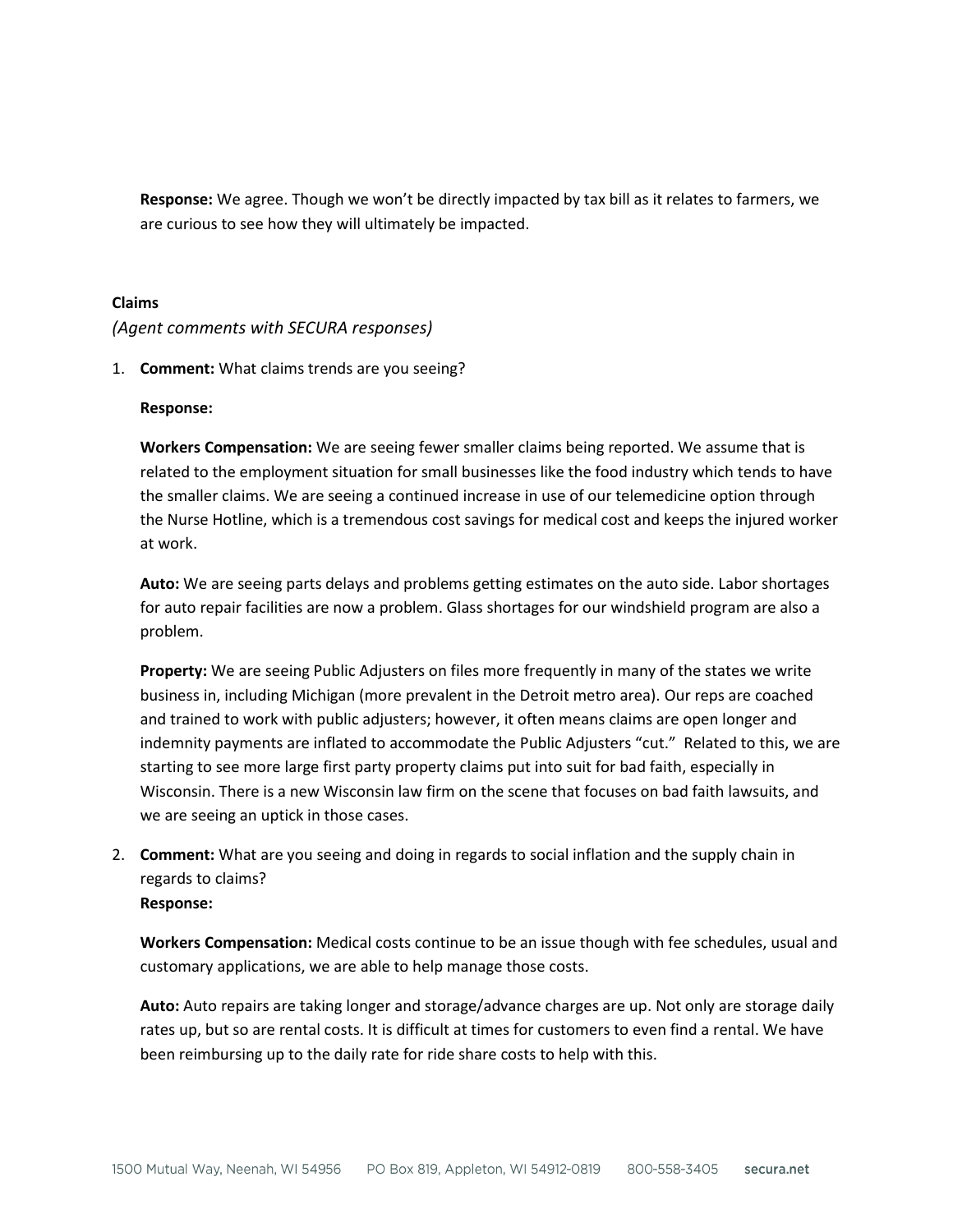**Property:** Certain building products are tough to procure right now (delays) so this extends periods of restoration, which is likely to increase business income/loss of earnings payments. Claims that stay open longer are also more prone to supplements. Lumber costs were a large concern in May/June of this year, but they have returned to near normal levels, coming down almost 75% from a record high in many areas of the country.

**Litigation:** We are paying close attention to how social inflation might play in a particular venue. This can affect our decision on whether to take a case to trial in that venue.

3. **Comment:** We feel for WC you need experienced, state-focused reps.

**Response:** We agree. Two of our most experienced work comp claim representatives have serviced Michigan over the years, and there have been no recent changes. Keith Stark has 13+ years of Michigan claim experience and Traci Shadduck has 20 years of claim experience, and the last 5 years handling Michigan claims. Please let us know if you have any specific concerns we can address for you.

4. **Comment:** Is there concern with property costs and inflation? What cost estimators are you using to ensure policies are adequately covered? (varies greatly geographically)

**Response:** This may be more of a question for Underwriting on building valuations and the tools/resources they use. From a Claims standpoint, our Farm and Personal Lines policies have inflation guard, and many of our Personal Lines policies have the 125% Guaranteed Replacement Cost endorsement that can provide additional limits based on the language of the policy. Additional coverages in most base policies and flex coverages in our Commercial Lines WRAPs can provide for additional limits for debris removal where needed rather than eroding away at the limits that may be needed for reconstruction or repair.

5. **Comment:** For auto claims and the shortage of parts are you extending repair times and car rentals when needed?

**Response:** We are extending rental and repair times when needed up to policy limits. There are times when we are making an exception and paying a second tow to get the vehicle to a repair facility that can do the work quicker and working with our policyholder on these steps.

### **Risk Management**

*(Agent comments with SECURA responses)*

1. **Comment:** What is the contact information for Risk Management?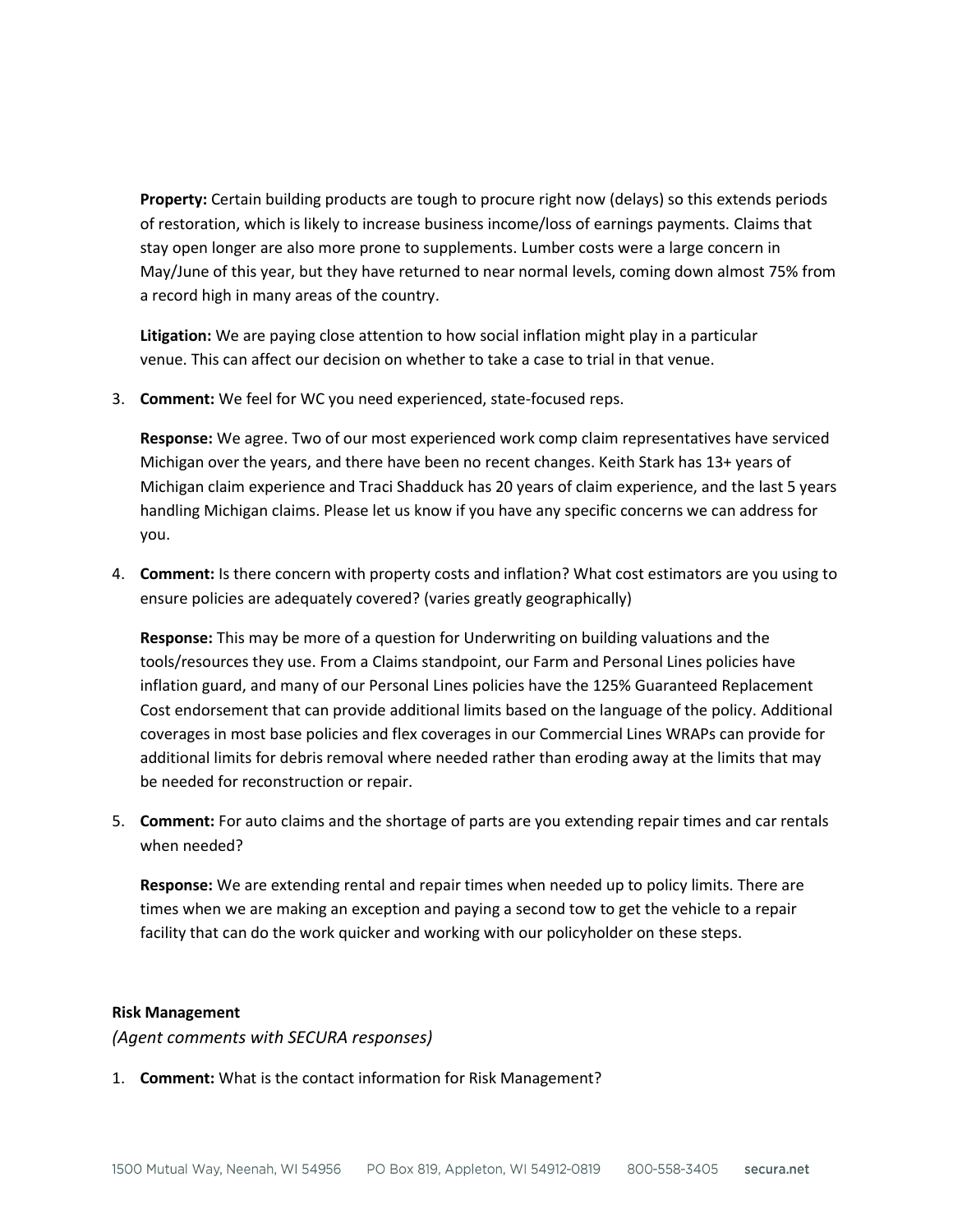**Response:** We are very happy to provide you with that information, and you can always check on secura.net in the Risk Management Resources section and click on "Meet Your Risk Manager."

Eastern Michigan: Thomas Schlubatis, 920-830-4648, [Thomas\\_schlubatis@secura.net](mailto:Thomas_schlubatis@secura.net)

Western Michigan: Tyler Becker, 920-224-7332, [tyler\\_becker@secura.net](mailto:tyler_becker@secura.net)

Feel free to reach out to them at any time with any questions or concerns you have.

### **Miscellaneous**

*(Agent comments with SECURA responses)*

- 1. **Comment:** The stability of SECURA is great. **Response:** Thank you! Maintaining financial strength to assure the continued security of our agents and policyholders remains a core principle.
- 2. **Comment:** We have been using a lot of electronic/digital marketing. We've also been utilizing direct mail and it has been effective (including QR code & effective).

**Response:** This is great to hear. Let us know how we can assist! Our [blog](https://www.secura.net/blogs/) is a great resource for content, and you also have access to our marketing materials in the Sales Resource Center via AgentLink.

3. **Comment:** What are your state expansion plans? Other carriers are also forming, etc.

**Response:** It is our desire to enter more states in the very near future. We just launched in Pennsylvania with Specialty Lines, and we will be following with Commercial Lines in 2022. We are working on identifying our next state as we research the best opportunities and fit for SECURA and our agency partners.

4. **Comment:** We feel a customer portal or app should be easy and should handle all billing functions. Agents are middle people in billing processes. Clients have 24/7 expectations. We would like you to create something that can be co-branded so insured is going to the agency vs carrier.

**Response:** Thanks for this feedback! We are kicking off a project to refresh mySECURA, our policyholder portal, to make it easier for our policyholders to use. We will share your input with the project team.

5. **Comment:** We need more reminders on marketing materials.